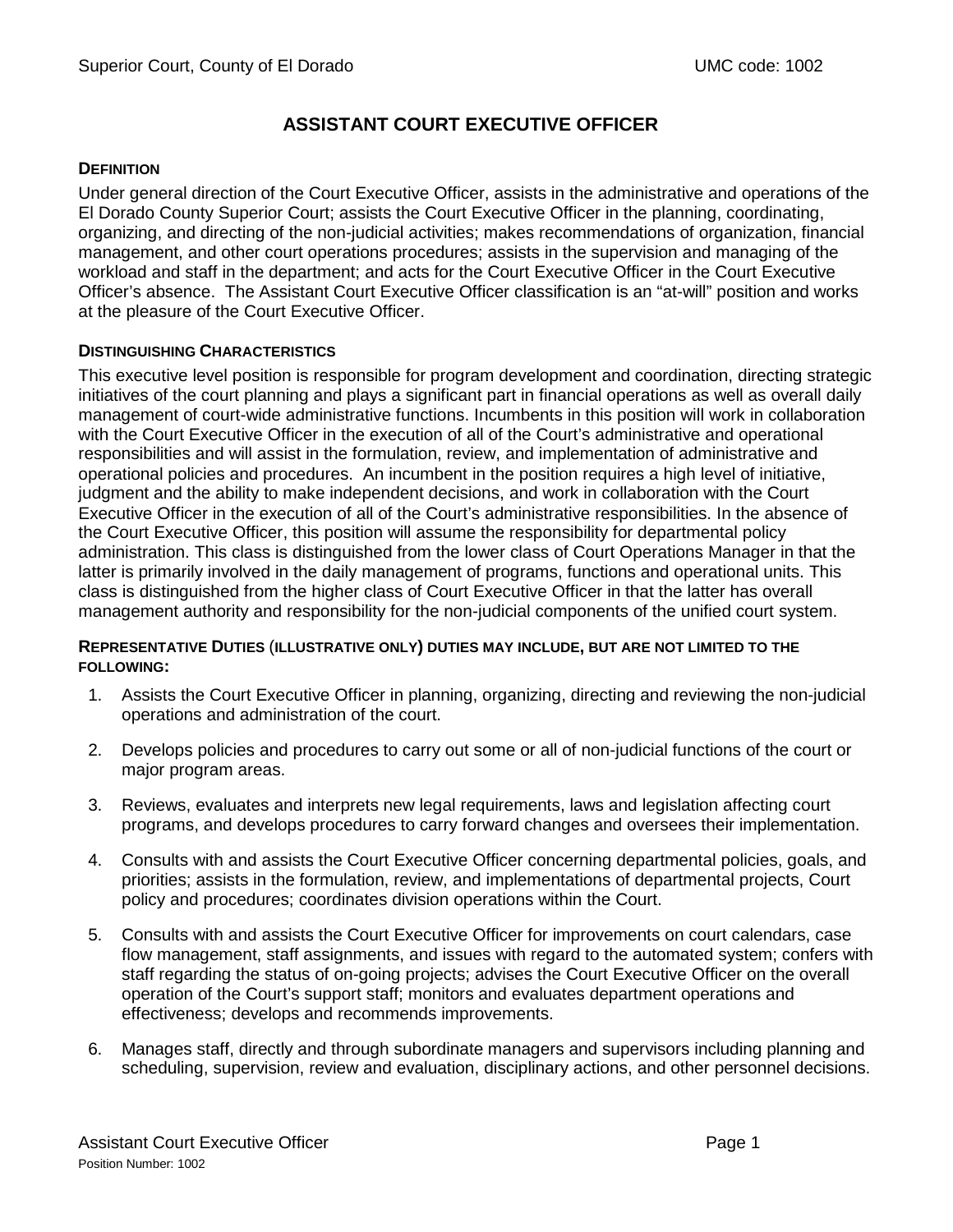- 7. Manages and coordinates, directly and through others, purchasing processes, facilities management, information technology processes and strategies, budget preparation and analysis, document and workflow design and analysis, and other administrative functions.
- 8. Manages and coordinates projects, and coordinates the activities of assigned functions with other agencies and departments.
- 9. Troubleshoots and resolves conflicts between judicial officers and other court support staff.
- 10. Directs strategic initiatives of the court, including research, analysis and planning for financial operations.

## **QUALIFICATIONS**

#### **Knowledge of:**

Policies, practices, rules, regulations and procedures related to the management of court programs and activities.

Supervisory principles and practices, including work planning, scheduling, review, evaluation and employee training and discipline.

Administrative principles and practices, including goal setting, planning and policy, and procedure development.

Principles of budget administration and control.

Case management principles.

#### **Ability to:**

Take full supervisory responsibility, directly and through subordinate supervisors, for other employees with minimal direction from the Court Executive Officer.

Exercise considerable discretion with respect to assignments and duties.

Analyze complex technical and administrative problems, evaluate alternatives, and adopt effective courses of action.

Represent the court effectively in meetings with others and establish and maintain effective working relationships with those contacted in the course of work.

Establish and maintain effective communications and relations with judges, the legal community, co-workers, agencies, and groups that interact with or are associated with court processes, and with the public.

Write clear, reasoned, and well-organized memoranda and reports.

#### **EDUCATION AND EXPERIENCE**

To qualify for this classification, an individual must possess any combination of experience and education that would likely produce the required knowledge and abilities. A desirable combination is: Education equivalent to a four-year degree from an accredited college or university with major concentration in business, public administration, judicial administration, or related area; or graduation from the Court Executive Development Program of the Institute for Court Management of the National Center for State Courts. Increasingly responsible management or supervisory experience in a Court setting may be substituted for college education on a year-for-year basis.

Five years of increasingly responsible work in a court system, with at least two years in an administrative or supervisory position.